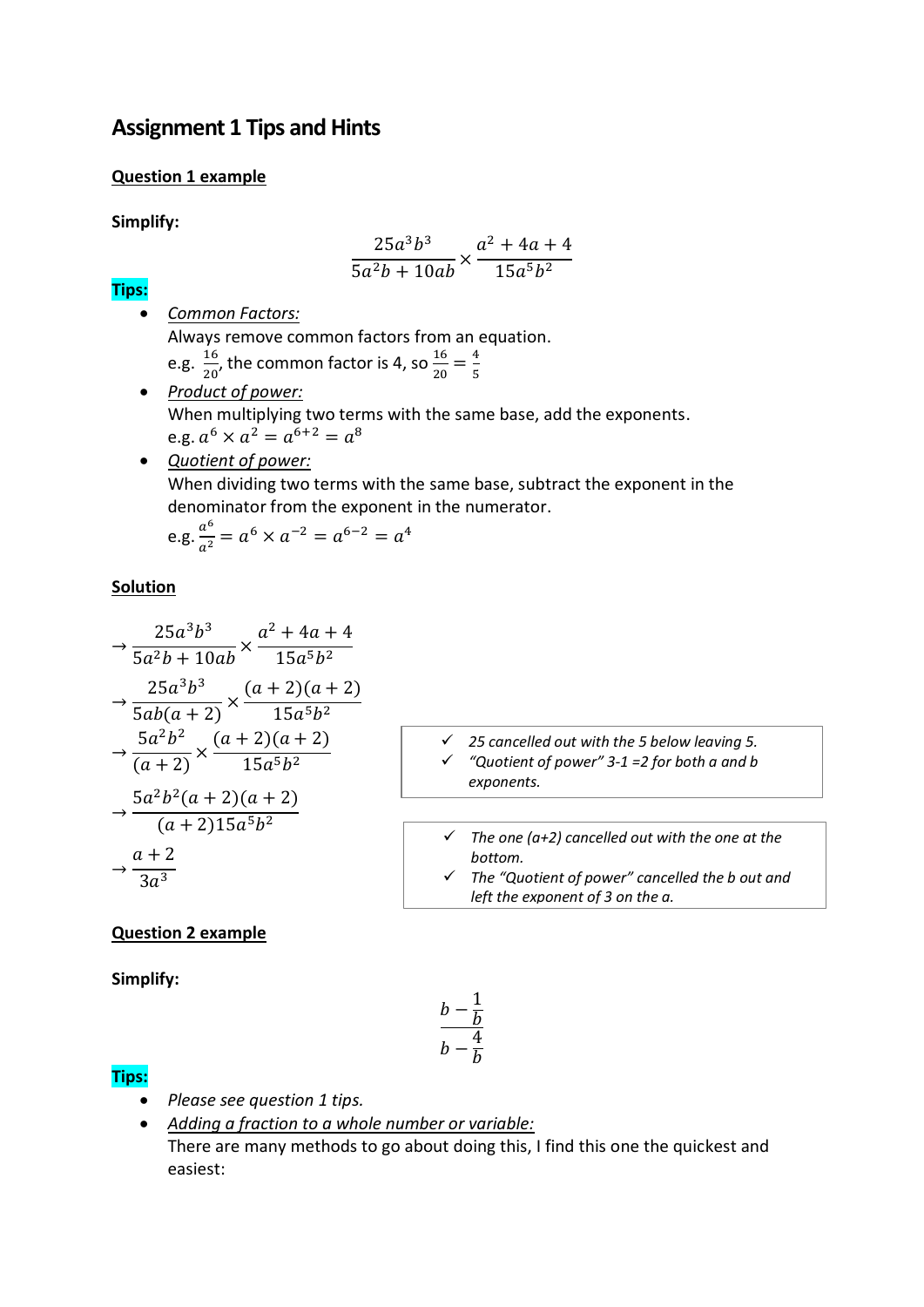Multiply the whole number/variable by the denominator of the fraction and divide it by the denominator. The rest is easy since both terms will have the same denominator.

e.g. 
$$
1 + \frac{1}{2} = (1 \times \frac{2}{2}) + \frac{1}{2} = \frac{2}{2} + \frac{1}{2} = \frac{2+1}{2} = \frac{3}{2}
$$

#### **Solution**



$$
\checkmark \quad b \times \frac{b}{b} = \frac{b^2}{b}
$$

 *They now have the same denominator so they can be added or subtracted above one denominator.*

#### **Question 3 example**

#### **Simplify:**

$$
\frac{3^{-2}(3^{-1})^1}{(4^0+2)^{-1}}
$$

# **Tips:**

 *Exponent of 0 or 1:* Any number or variable raised to a power of 1 is the number itself. e.g.  $2^1 = 2$ 

Any non-zero number or variable raised to a power of 0 is equal to 1. e.g.  $2^0 = 1$ 

*Negative exponents:*

Any number or variable raised to a power of a negative number changes its sign when moved from the numerator to the denominator and vice versa.

$$
e.g. \frac{3^{-2}}{2^{-1}} = \frac{2}{3^2}
$$

 *Power of a power:* To raise a power to a power, multiply the exponents. E.g.  $(2^1)^2 = 2^{1x^2} = 2^2$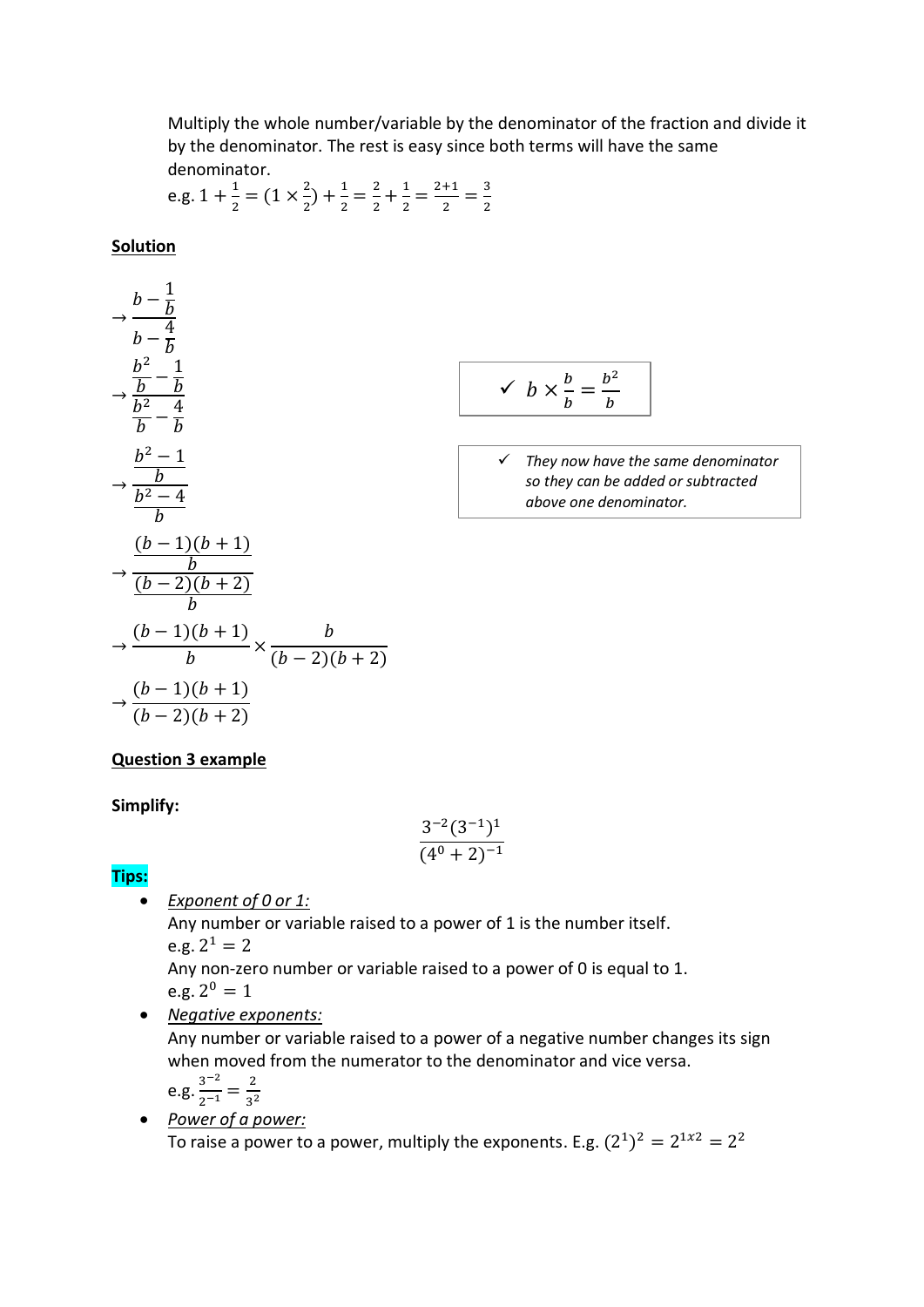#### **Solution**

$$
\rightarrow \frac{3^{-2}(3^{-1})^1}{(4^0 + 2)^{-1}}
$$

$$
\rightarrow \frac{3^{-2} \times 3^{-1}}{(1 + 2)^{-1}}
$$

$$
\rightarrow \frac{3^{-2+(-1)}}{(3)^{-1}}
$$

$$
\rightarrow \frac{3^{-3}}{3^{-1}}
$$

$$
\rightarrow \frac{1}{3^{-1+3}}
$$

$$
\rightarrow \frac{1}{3^2}
$$

$$
\rightarrow \frac{1}{9}
$$

- *We used "power of a power" on the 3 and "exponent of zero" on the 4.*
- *We used "Quotient of power" -2 + (-1) = -2 – 1 = -3*

## **Question 4 example**

**Simplify:**

## **Tips:**

*Please see example 1 to 3 tips.*

#### **Solution**



# **Question 5 example**

Find c if

$$
\sqrt{4c+3}-2=3
$$

## **Tips:**

• Square roots can always be written as exponents, for example:

(

 $x^2yz^2$  $\frac{y}{(x^4y^2)}$ 

2

$$
\bullet \quad \sqrt{x} = x^{\frac{1}{2}}
$$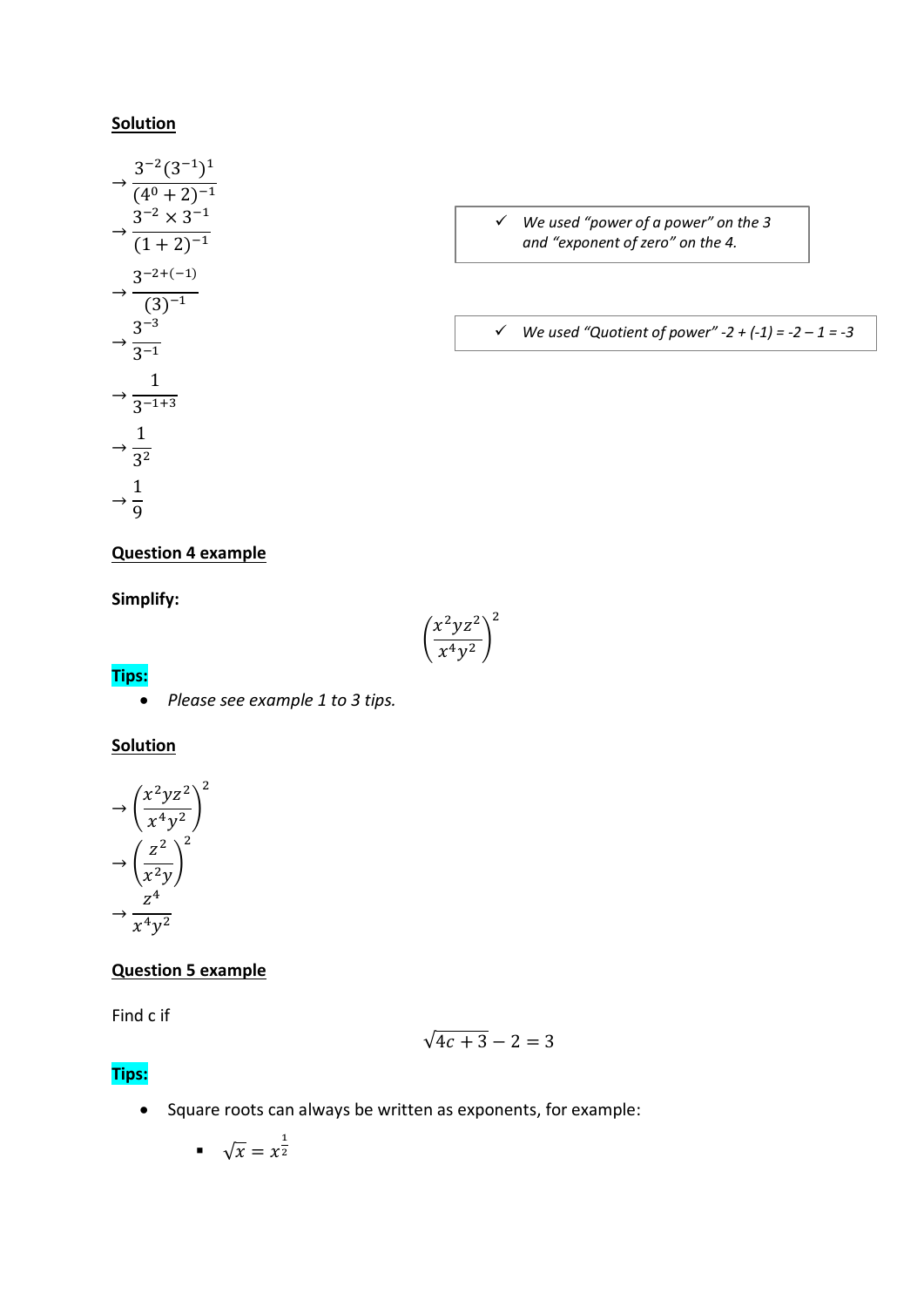$$
\bullet \quad \sqrt[4]{x} = x^{\frac{1}{4}}
$$

To remove a square root, you square both sides of an equation, e.g.

$$
\sqrt{x} = 2 \rightarrow (\sqrt{x})^2 = 2^2 \rightarrow (\sqrt{x^2})^2 = 2^2 \rightarrow x = 4
$$

**Solution**

$$
\Rightarrow \sqrt{4c+3} - 2 = 3
$$
  
\n
$$
\Rightarrow \sqrt{4c+3} - 2 + 2 = 3 + 2
$$
  
\n
$$
\Rightarrow \sqrt{4c+3} = 5
$$
  
\n
$$
\Rightarrow (4c+3)^{\frac{1}{2}} = 5
$$
  
\n
$$
\Rightarrow ((4c+3)^{\frac{1}{2}})^2 = 5^2
$$
  
\n
$$
\Rightarrow 4c+3 = 25
$$
  
\n
$$
\Rightarrow 4c+3 - 3 = 25 - 3
$$
  
\n
$$
\Rightarrow 4c = 22
$$
  
\n
$$
\Rightarrow c = \frac{22}{4} = 5.5
$$

 *We can now square both side to remove the ½ term*

#### **Question 6 example**

Solve for x:

$$
2\left(\frac{x-1}{2}\right) - \frac{1}{2} = \frac{3+x}{4}
$$

#### **Tips:**

 A number multiplied by a bracket, is all contents of the brackets multiplied by that number e.g.

$$
2\left(\frac{x+1+4}{3}\right) = \frac{2 \times x + 2 \times 1 + 2 \times 4}{2 \times 3} = \frac{2x+2+8}{6}
$$

 When two fractions are on different sides of the equal sign, you can always multiply the denominator of the one side with the numerator of the other side e.g. 2 3

$$
\frac{2}{x} = \frac{3}{2} \rightarrow 2 \times 2 = 3 \times x \rightarrow 4 = 3x
$$

$$
\Rightarrow 2\left(\frac{x-1}{2}\right) - \frac{1}{2} = \frac{3+x}{4}
$$

$$
\Rightarrow \frac{2x-2}{4} - \frac{1}{2} = \frac{3+x}{4}
$$

$$
\Rightarrow \frac{2x-2-2}{4} = \frac{3+x}{4}
$$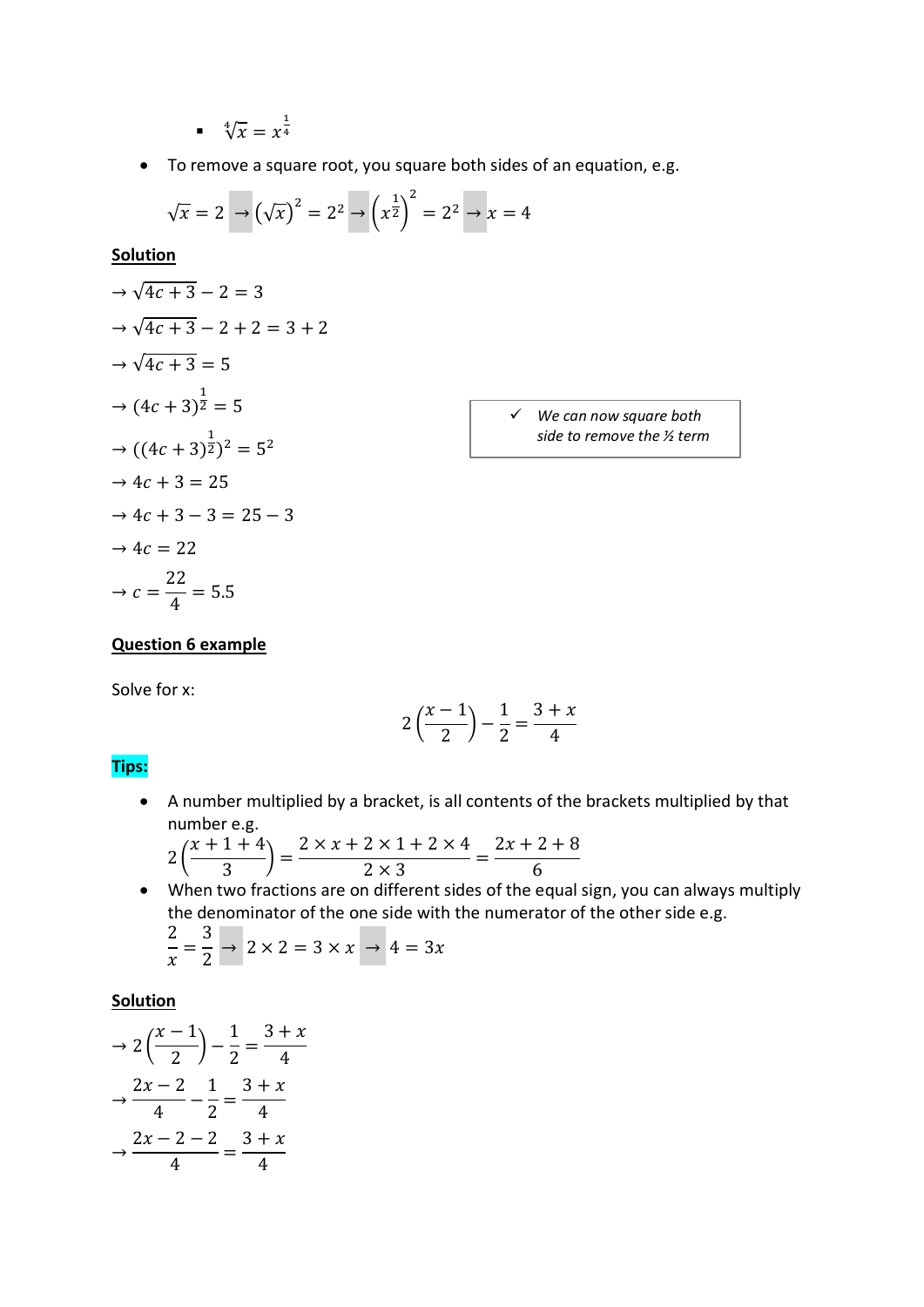$$
\frac{2x-4}{4} = \frac{3+x}{4}
$$
  
\n
$$
\Rightarrow (2x-4) \times 4 = (3+x) \times 4
$$
  
\n
$$
\Rightarrow 8x - 16 = 12 + 4x
$$
  
\n
$$
\Rightarrow 8x - 4x = 12 + 16
$$
  
\n
$$
\Rightarrow 4x = 28
$$
  
\n
$$
\Rightarrow x = \frac{28}{4} = 7
$$

 *Always put like terms on one side of the equation When a number moves from one side of the equal side to another, it changes its sign i.e. from positive to negative and vice versa.*

#### **Question 7 example**

A club has 24 members. In how many ways can 4 officers, a president, vice-president, secretary and coordinator be chosen from the members of the club?

#### **Tips:**

 First consider if the order is important, if it is then we know to use a permutation and if it is not then we know to use a combination.

#### **Solution**

This is a permutation because there can only be one president, one secretary, etc. In other words the order is important. Therefore,

$$
\rightarrow \ \ _{24}p_4 = \frac{24!}{(24-4)!} = \frac{24!}{20!} = 255024 \text{ ways}
$$

#### **Question 8 example**

On each delivery, a postman delivers letters to 3 of the 12 suburbs in his territory. In how many different ways can he schedule his route?

#### **Solution**

#### **Tips:**

 The order in which he delivers to the suburbs is not mentioned, meaning that this is a combination.

#### **Solution**

The number of ways in which he can schedule his route is:

$$
\rightarrow \ \ _{12}C_3 = \frac{12!}{(12-3)! \times 3!} \times \frac{12!}{9! \times 3!} = 220 \text{ ways}
$$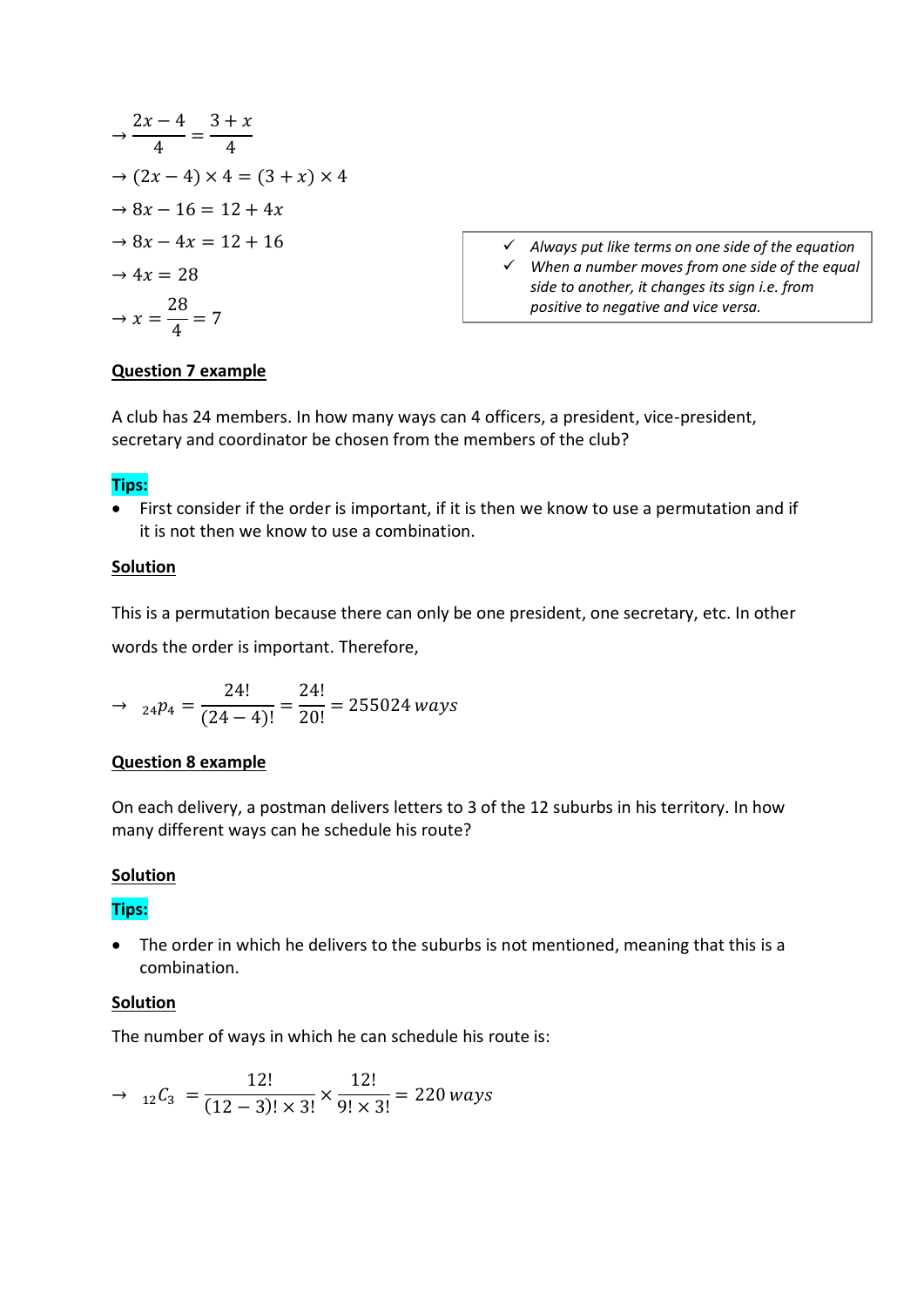#### **Question 9 & 10 example**

- 1. How many ways are there to select a committee to develop a discrete mathematics course at a school if the committee is to consist of 3 faculty members from the mathematics department and 4 from the computer science (CS) department, if there are 9 faculty members of the math department and 11 of the CS department?
- 2. In how many ways can they be selected if the first faculty member of the maths department is to be the senior maths faculty member, the second to be the deputy and the third to be the junior?

#### **Tips:**

- First consider if the order is important, if it is then we know to use a permutation and if it is not then we know to use a combination.
- Consider the number of ways to choose the faculty members from the mathematics department, and then consider the number of ways to choose the faculty members from the CS department

#### **Solution**

- 1. The order in which the faculty members are chosen is not important for both departments.
- $\checkmark$  The order is not important, so we can pick the 3 faculty members out of the total 9 from the maths department as follows:

$$
{}_{9}C_{3} = \frac{9!}{(9-3)! \times 3!} = 84 \text{ ways}
$$

 $\checkmark$  The order is not important so we can pick the 4 faculty members out of the total 11 from the CS department as follows:

$$
_{11}C_4 = \frac{11!}{(11-4)! \times 4!} = 330 \text{ ways}
$$

Therefore, there are:

$$
{}_{9}C_3 \times {}_{11}C_4 = \frac{9!}{(9-3)! \times 3!} \times \frac{11!}{(11-4)! \times 4!} = 84 \times 330 = 27720 \text{ ways}
$$

2. The order in which the maths faculty members are chosen is important but not important for the CS faculty members. So,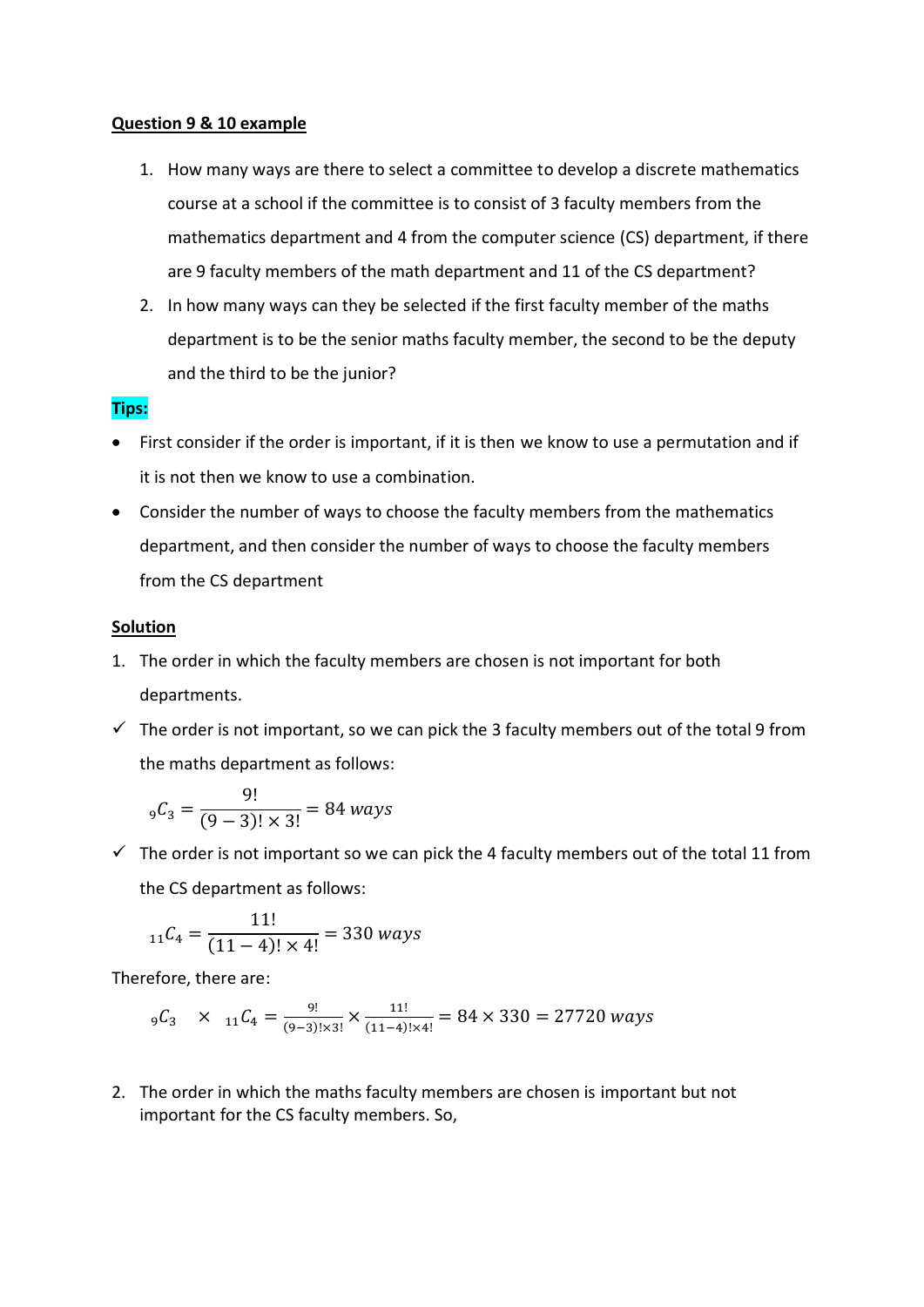$\checkmark$  We can pick the 3 faculty members out of the total 9 from the maths department as follows:

$$
_{9}P_3 = \frac{9!}{(9-3)!} = 504
$$
 ways

 $\checkmark$  We can pick the 4 faculty members out of the total 11 from the CS department in the same way as 1:

$$
{}_{11}C_4 = \frac{11!}{(11-4)! \times 4!} = 330 \text{ ways}
$$

Therefore, there are:

$$
_9P_3
$$
 x  $_{11}C_4 = \frac{9!}{(9-3)} \times \frac{11!}{(11-4)! \times 4!} = 504 \times 330 = 166320$  ways

#### **Question 11 example**

A tree trunk is 150cm long. It is cut into three pieces P, Q and R in the ratio of 4: 6: 2. Determine the length of each piece.

# **Tips:**

It's easier to work with ratios when they are converted into fractions.

#### **Solution**

 $\checkmark$  Add all ratios to get the total  $4 + 6 + 2 = 12$ 

⇒ *Piece P is* 
$$
\frac{4}{12}
$$
 × 150*cm* = 50*cm long*  
\n⇒ *Piece Q is*  $\frac{6}{12}$  × 150*cm* = 75*cm long*  
\n⇒ *Piece R is*  $\frac{2}{12}$  × 150*cm* = 25*cm long*

To check:  $50 + 75 + 25 = 150$ .

#### **Question 12 example**



The length of AC is 30cm. The ratio of AB : AC is 1 : 4. What is the length of AB and BC?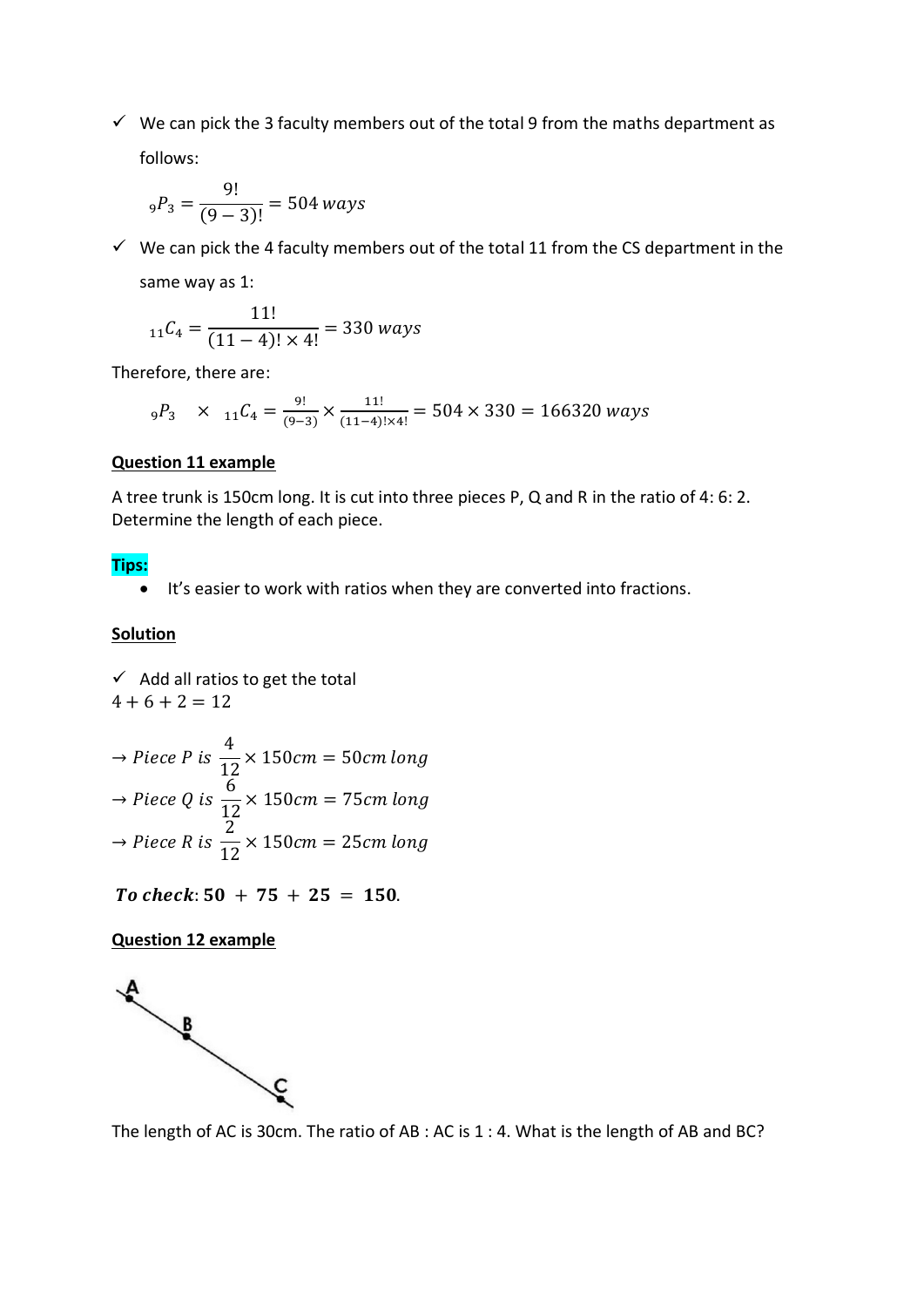**Tips:**

• It's easier to work with ratios when they are converted into fractions.

## **Solution**

AC is the total length of the line = 4, so we do not need to add up the ratios to get the total in this instance.

$$
\rightarrow AB \text{ is } \frac{1}{4} \times 30 \text{ cm} = 7.5 \text{ cm}
$$
  

$$
\rightarrow BC \text{ is } \frac{4-1}{4} \times 30 \text{ cm} = \frac{3}{4} \times 30 \text{ cm} = 22.5 \text{ cm}
$$

To check:  $7.5cm + 22.5cm = 30cm$ 

# **Question 13 example**



A rectangular shaped pool has a path around it. The path has uniform width on all sides. The pool is 20cm long and 15cm wide. The total length of the path and pool is 30cm. Calculate the area of the path.

## **Tips:**

- Border area formula:  $Area = Area of outer rectangle - Area of inner rectangle$
- Area of rectangle: Area of rectangle = length  $\times$  width

## **Solution**

To find the area of the outer rectangle we must first figure out its width

- $\rightarrow$  Uniform width of path = 30 cm 20 cm = 10 cm
- $\rightarrow$  Since there are two sides, it is equal to 10cm  $\frac{\partial m}{\partial z}$  = 5cm on each side.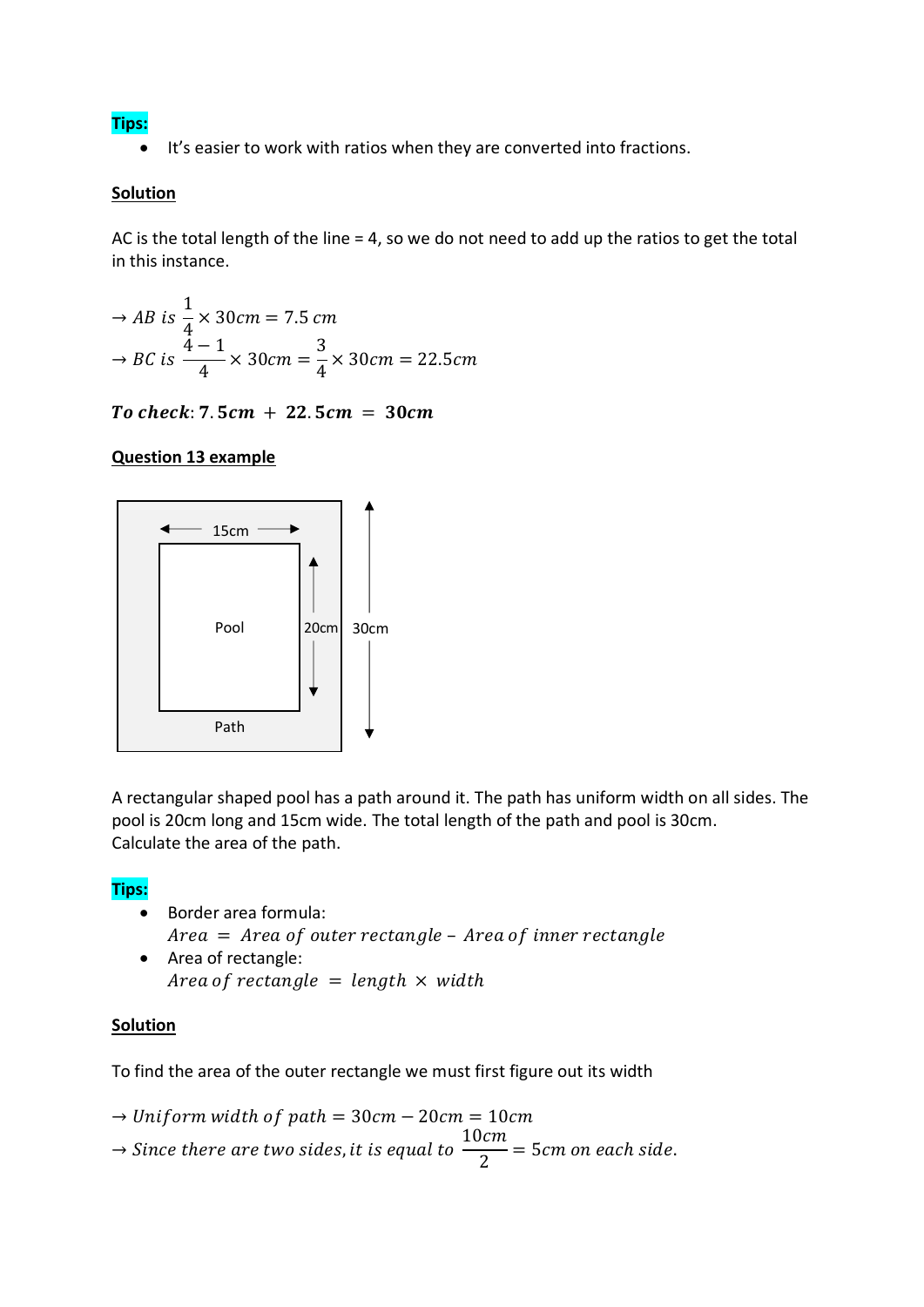Therefore, the width of the outer rectangle is:

 $\rightarrow$  15 $cm + 5cm + 5cm = 25cm$ 

So, Area of outer rectangle =  $25 cm \times 30 cm = 750 cm^2$ Area of inner rectangle =  $15 cm \times 20 cm = 300 cm^2$  $\rightarrow$  Area of path = Area of outer rectangle - Area of inner rectangle  $= 750 cm<sup>2</sup> - 300 cm<sup>2</sup>$  $= 450 cm<sup>2</sup>$ 

#### **Question 14 example**

A rectangular tank measures 4m long, 2m wide and 4.8m high. Find the depth of the water in the tank after 3 hours if 4000 litres of water is added to the tank every hour.

## **Tips:**

- Volume of a prism =  $Area of base \times height$
- Area of rectangle  $=$  length  $\times$  width
- $1000l = 1m^3$

- $\checkmark$  After 3 hours, the tank will have:  $\rightarrow$  4000  $\times$  3 = 12000 litres = Volume
- $\checkmark$  Now we know the volume, length and width. Therefore, the depth after 2 hours will be:  $\rightarrow$  *Volume of a prism = Area of base*  $\times$  *height* 
	- $\rightarrow$  V = length  $\times$  width  $\times$  height/depth
	- $\rightarrow$  12000l = 4m  $\times$  2m  $\times$  depth
- $\checkmark$  We first need to change the 12000 litres to cubic metres for the formula to make sense, so:

$$
\Rightarrow \frac{12000l}{1000l} = 12m^3
$$
  

$$
\Rightarrow 12m^3 = 4m \times 2m \times depth
$$
  

$$
\Rightarrow depth = \frac{12m^3}{4m \times 2m} = \frac{12m^3}{8m^2} = 1.5m
$$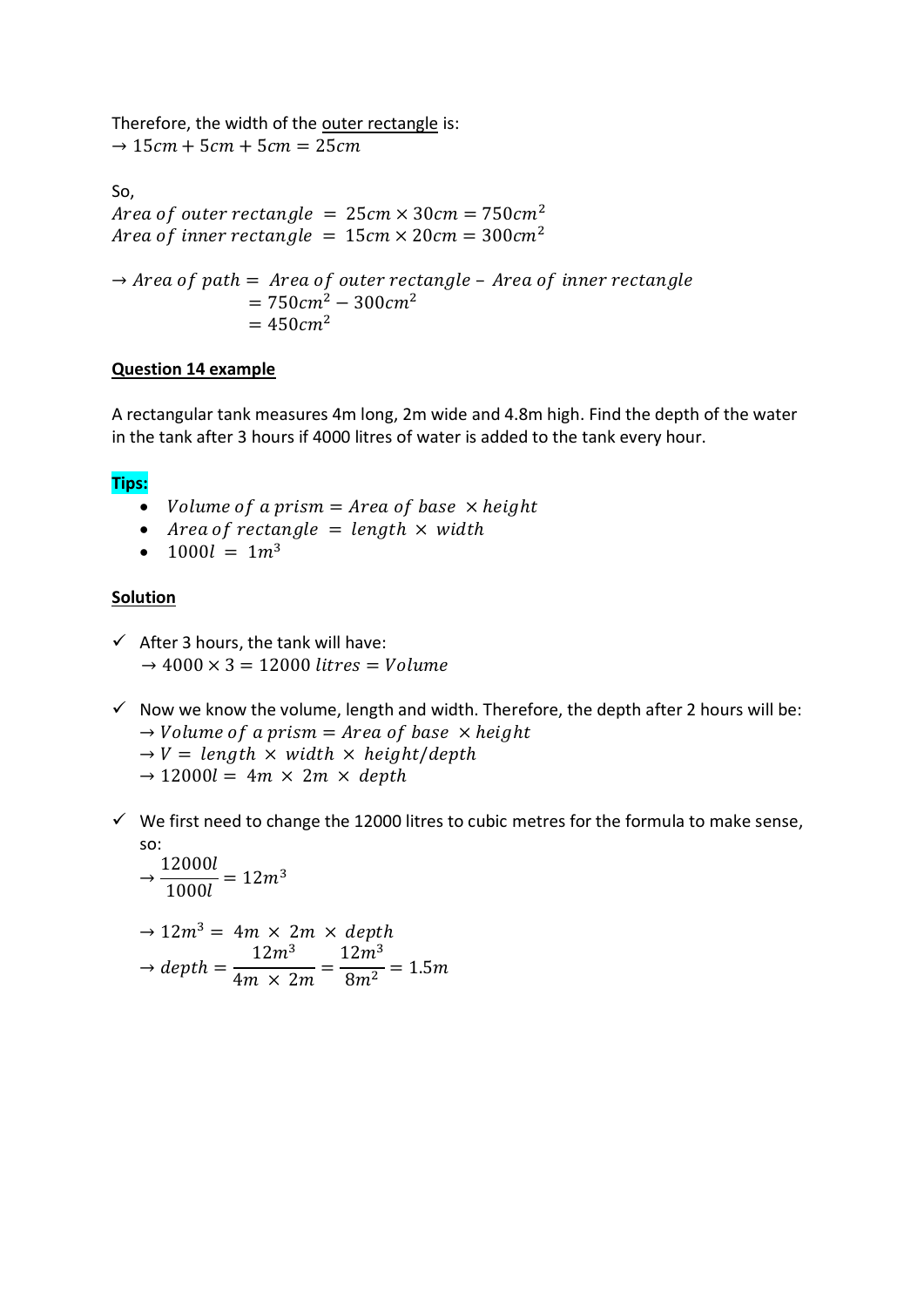#### **Question 15 example**

Find the volume of the following cube in  $mm^3$ :



# **Tips:**

- Volume of a cube  $= a^3$
- Where "a" is the length of any edge of the cube.
- $1cm^3 = 1000mm^3$

#### **Solution**

 $\rightarrow V = a^3 = (8cm)^3 = 512cm^3$ 

 $\rightarrow$  512 $cm^3 \times 1000 = 512000$   $mm^3$ 

#### **Question 16 example**

A rectangular floor that has the length of 9m and width 3m must be covered with square tiles with the length of the side equal to 30cm. How many tiles are needed to cover this floor?

## **Tips:**

- Area of rectangle  $=$  length  $\times$  width
- Area of a square  $= a^2$
- Where "a" is the length of any side of the square.
- $1 m = 100 cm$

#### **Solution**

- $\checkmark$  The area of the floor has to be covered by square tiles (which have their own areas)
- $\checkmark$  So the area of the floor and the area of the tile must be in the same unit (in cm)
- $\rightarrow$  9 $m = 9 \times 100 = 900$ cm
- $\rightarrow 4m = 4 \times 100 = 400$  cm.

## Area of the floor:

 $\rightarrow A = l \times w = 900 \text{cm} \times 400 \text{cm} = 360000 \text{cm}^2$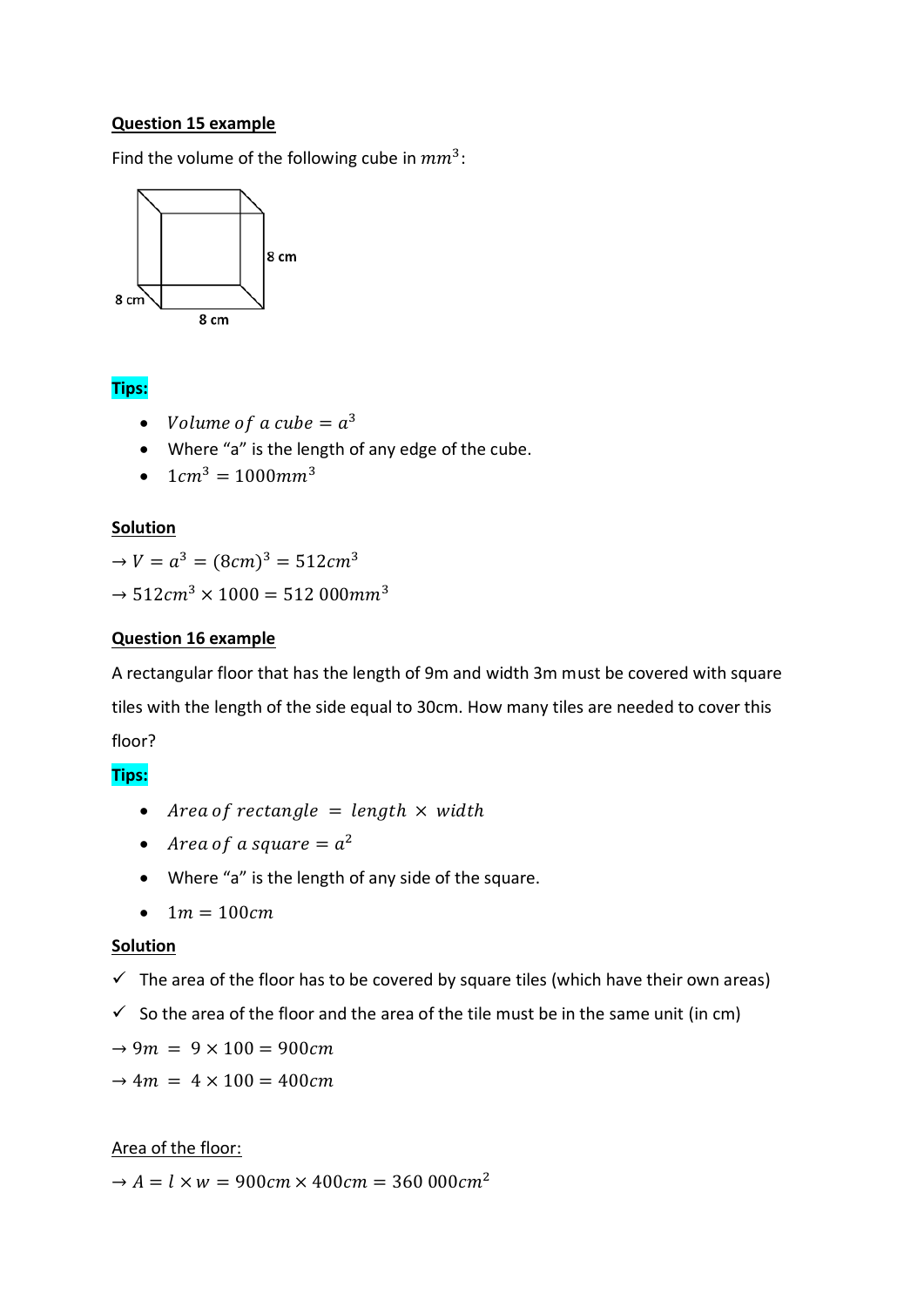Area of the one tile:

 $\rightarrow A = a^2 = (30cm)^2 = 900cm^2$ 

Hence, the following number tiles are needed:

 $\rightarrow$ Area of floor  $\frac{1}{Area\ of\ a\ single\ tile} =$ 360 000cm<sup>2</sup>  $\frac{1}{900cm^2}$  = 400 tiles

# **Question 17 example**

Consider the following rectangular tank which is open at the top:



This tank is 10cm long, 5cm wide and 2cm deep. What is the cost of plastering the inside of its walls and bottom (floor) at R12 per square meter?

# **Tips:**

• Area of rectangle  $=$  length  $\times$  width

## **Solution**

- $\checkmark$  There are two ways we can solve this. We could calculate total surface area of the prism and then subtract the area of the missing top rectangle or we can calculate the total area of the 5 rectangles separately that make up the tank.
- $\checkmark$  Let us use the latter method.

Area of the rectangles that are 10cm by 2cm:

 $\rightarrow A = l \times w = 10 \text{cm} \times 2 \text{cm} = 20 \text{cm}^2$ 

There are **two** of these, so total area of these two:

 $\rightarrow A = 2(l \times w) = 2 \times 10 \text{cm} \times 2 \text{cm} = 40 \text{cm}^2$ 

Area of the rectangles that are 5cm by 2cm:

 $\rightarrow A = l \times w = 5cm \times 2cm = 10cm^2$ 

There are **two** of these, so total area of these two:

 $\rightarrow A = 2(l \times w) = 2 \times 5cm \times 2cm = 20cm^2$ 

Area of the rectangle at the bottom (floor):

 $\rightarrow A = l \times w = 5cm \times 10cm = 50cm^2$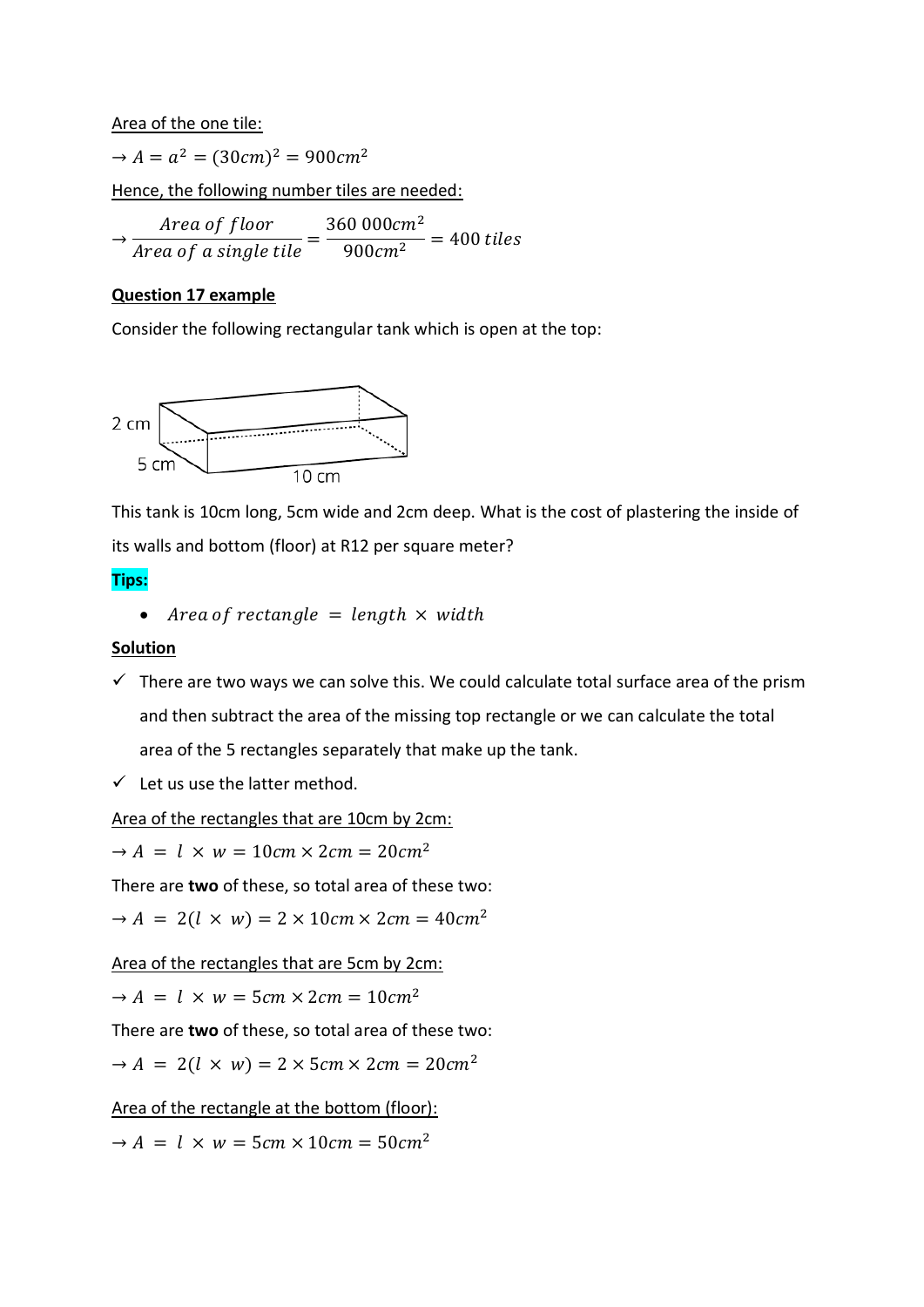Total area to be plastered:

 $\rightarrow$  40cm<sup>2</sup> + 20cm<sup>2</sup> + 50cm<sup>2</sup> = 110cm<sup>2</sup>

**Hence, cost of plastering:**

 $\rightarrow$  110 $cm^2 \times 12 = R1320$ 

## **Question 18 example**

At a certain point in time the South African rand (R) is converted to the Hong Kong dollar

(HKD) at a rate of:

# $1HKD = R1.67$

If Luke has R50 000 when he arrives in Hong Kong, how much will he have to spend in Hong Kong?

# **Solution**

 $\rightarrow HKD : Rand$  $\rightarrow$  1 : 1.67  $\rightarrow$ 1  $\frac{1}{1.67}$ : 1.67 1.67  $\rightarrow$ 1  $\frac{1}{1.67}$ : 1

Hence 1 rand is equal to  $\frac{1}{1.67}$  HKD.

Therefore, Luke has:

 $\rightarrow$  50000  $\times \frac{1}{16}$  $\frac{1}{1.67}$  = 29940.12HKD to spend in Hong Kong.

## **Question 19 & 20 example**

Thato wants to buy a marble phone cover online. She finds a seller in Hong Kong selling the cover for 6HKD. She also finds another seller in china selling the same cover for 4CNY. When she looks up the exchange rate she finds that  $1HKD = R1.54$  and  $1CNY = R1.88$ . Shipping is 4HKD and 3CNY respectively.

- 1. How much will she pay in rands is she buys the cover from the Hong Kong seller?
- 2. How much will she pay in rands if she buys the cover from the seller in China?

- 1. Total purchase price =  $6HKD + 4HKD = 10HKD$  $\rightarrow$  10  $\times$  1.54 = R15.40
- 2. Total purchase price  $= 4 CNY + 3 CNY = 7 CNY$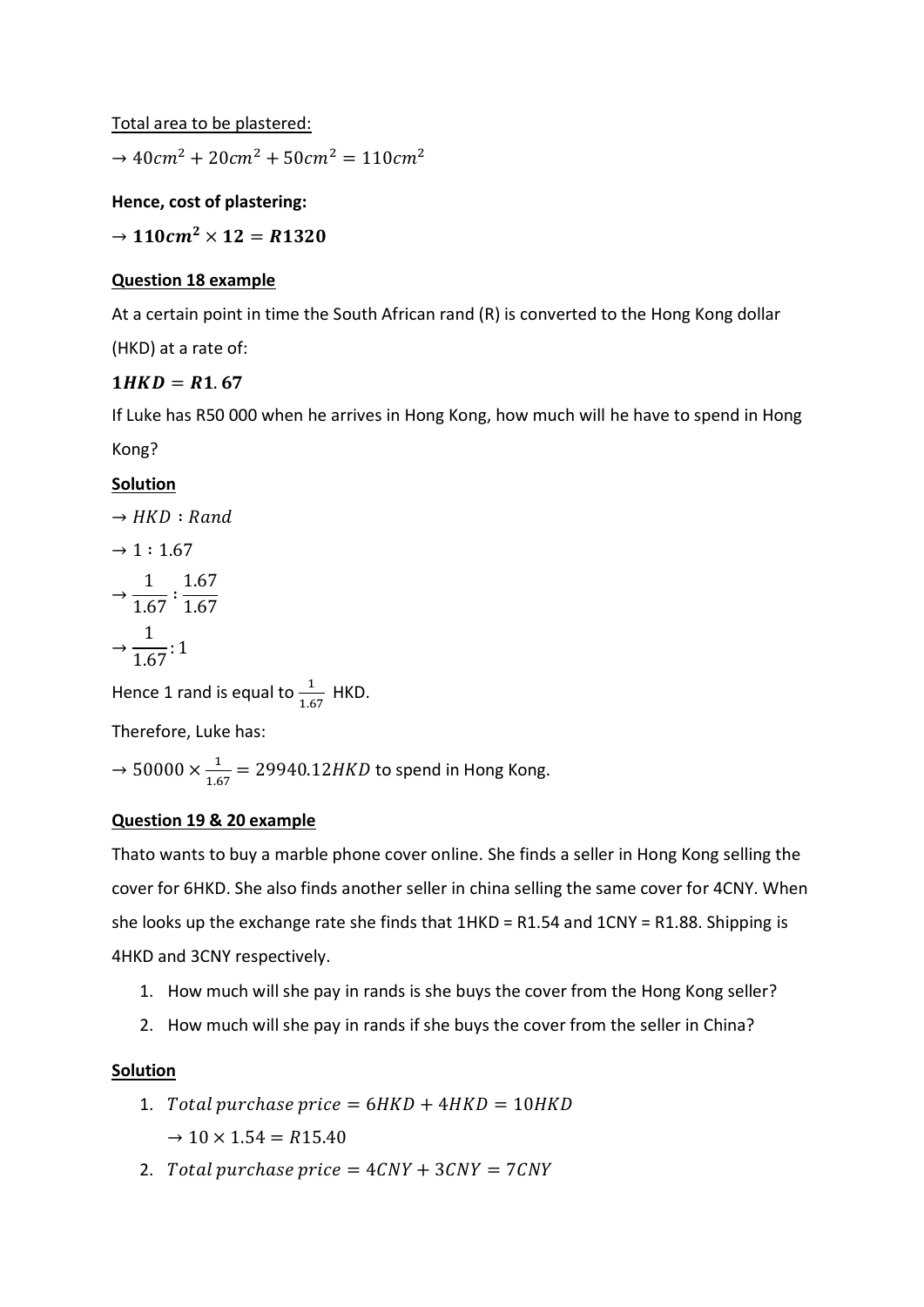$\rightarrow$  7  $\times$  1.88 = R13.60

# **Question 21 example**

The number of lions in South Africa dropped from 43 000 in 1994 to an estimated 20 000 in 2014. What is the index for the number of lions in 2014 based on the number in 1994?

# **Solution**

 $\rightarrow$ 20000  $\frac{1000}{43000} \times 100 = 46.51$ 

## **Question 22 & 23 example**

The City Ice and Beverage Store sells a complete line of beer, wine and soft drink products.

Listed below are the quantities sold and the prices for each beverage for 2008 and 2010.

| <b>Item</b> | 2008         |          | 2010         |          |
|-------------|--------------|----------|--------------|----------|
|             | <b>Price</b> | Quantity | <b>Price</b> | Quantity |
| <b>Beer</b> | 19.00        | 6000     | 21.50        | 5000     |
| Wine        | 32.00        | 3000     | 35.00        | 5000     |
| Soft drinks | 6.00         | 9000     | 7.50         | 11000    |

Calculate the Paasche price index and the Laspeyres price index for 2010 with 2008 as the base year.

| Item        |                            |                                       |                            |                            |
|-------------|----------------------------|---------------------------------------|----------------------------|----------------------------|
|             | $p_0 \times q_n$           | $\mathbf{p}_n \times \mathbf{q}_n$    | $p_n \times q_0$           | $p_0 \times q_0$           |
|             | $p_{2008} \times q_{2010}$ | $p_{2010} \times q_{2010}$            | $p_{2010} \times q_{2008}$ | $p_{2008} \times q_{2008}$ |
|             |                            |                                       |                            |                            |
| <b>Beer</b> |                            | 19 x 5000 = 21.5 x 5000 =             | $21.50 \times 6000 =$      | 19 x 6000                  |
|             | 95000                      | 107500                                | 129000                     | 114000                     |
| Wine        |                            | $32 \times 5000 = 35 \times 5000 = 1$ | $35 \times 3000 =$         | $32 \times 3000 =$         |
|             | 160000                     | 175000                                | 105000                     | 96000                      |
| <b>Soft</b> |                            | 6 x 11000 = 7.5 x 11000 = 7.5 x 9000  | $=$                        | 6 x 9000                   |
| drinks      | 66000                      | 82500                                 | 67500                      | 54000                      |